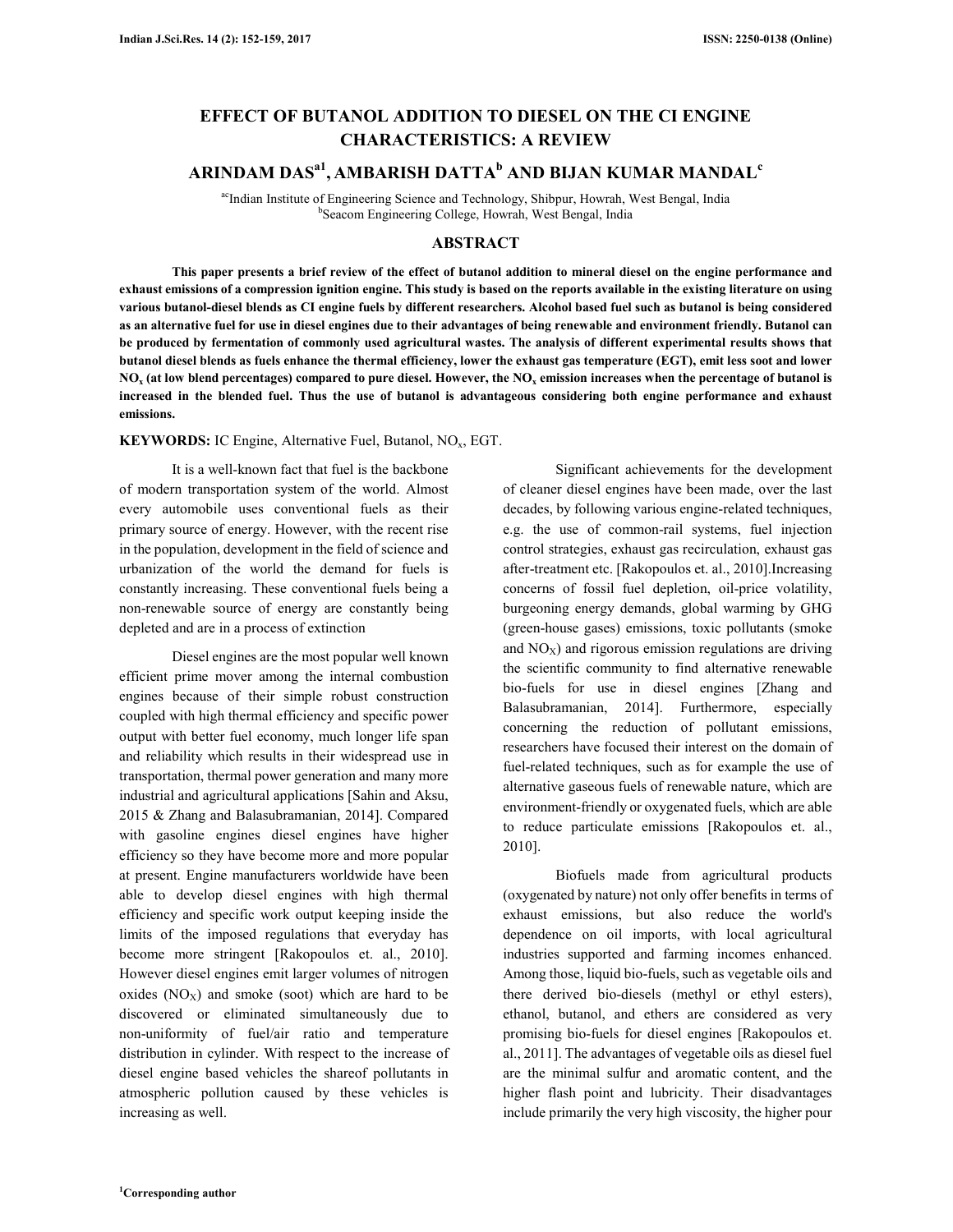point, and the lower cetane number, calorific value and volatility [Choi and Jiang, 2015]. The advantages of bio-diesels as diesel fuel are the minimal sulfur and aromatic content, and the higher flash point, lubricity and cetane number. Their disadvantages include the higher viscosity (though much lower than the vegetable oils one), the higher pour point, the lower calorific value and volatility, the hygroscopic tendency, and the lower oxidation stability [Choi et. al., 2015]. Owing to the above disadvantages researchers are now concentrating on alcohol based fuels.

Alcohol fuels can be used as oxygenated fuel additives with fossil- based fuels for diesel engines as a clean alternative fuel source to reduce the greenhouse gas emissions, renewable energy utilization in various areas [Karabektas and Hosoz, 2009]. Alcohol fuels such as ethanol, methanol and butanol can be used as oxygenated fuel additives in fossil-based fuels for diesel engines as alternative fuel sources [Siwale et. al., 2013]. Alcohol–diesel fuel blends in diesel engines extend ignition delay period of the combustion process and this period depends on the kind of alcohol blended and becomes longer as the content of the alcohol in the blends is increased [Hajba et. al., 2011].

### **Properties and Advantages of using Butanol as Fuel**

Butanol is one of the primary alcohols, which has more advantages than ethanol and methanol as an alternative fuel for internal combustion engines, because its fuel properties are closer to those of fossil-based fuels [Rakopoulos et. al., 2011]. Ethanol is hygroscopic or less miscible when mixed with diesel over a wide range of conditions especially at low temperatures. Butanol is less hydrophilic and has a higher miscibility factor in diesel than ethanol. Due to high carbon content and good inter-solubility with diesel without addition of any co-solvents or emulsifiers n-butanol makes it easier to blend with diesel [Szulczyk, 2010]. Butanol has a lower vapour pressure than ethanol, thus the diesel butanol blends are potentially suitable for transport and the need for additional transportation and storage infrastructure can be avoided and hence reduces costs [Dogan, 2011]. Apart from this butanol has a higher heating value, and higher cetane number. The energy content of butanol is 33.1 MJ/Kg whereas ethanol energy content is 26.8 MJ/Kg [Karabektas and Hosoz, 2009]. Thus butanol fares much better in energy content and is closer to diesel in terms of energy value. Pure butanol has a cetane number of 25 which is comparable to that of cetane number of diesel. Ethanol on the other hand has a very low cetane number approximately close to 8. Higher cetane fuel causes an engine to run smoothly and quietly as because higher cetane fuels have shorter ignition delay compared to lower cetane fuels (minimizing of ignition delay results in less unburned fuel in the cylinder and less intense knock) [Tingbo et. al., 2012]. The flash point of butanol is quite high (30°C) compared to ethanol (13-14°C) making it a safer fuel to use than ethanol. Thus considering the superior qualities of butanol over ethanol, butanol would be preferable to ethanol for blending with conventional diesel and more so than methanol.

**Table1 Comparison of properties of diesel fuel, n-butanol and ethanol [3, 4]** 

| Fuel                     | <b>Diesel</b> | n-butanol  | <b>Ethanol</b> | iso-butanol |
|--------------------------|---------------|------------|----------------|-------------|
| properties               | fuel          | $C_4H_9OH$ | $C_2H_5OH$     | $C_4H_9OH$  |
| Density at               |               |            |                |             |
| 20°C,                    | 837           | 810        | 788            | 802         |
| (kg/m <sup>3</sup> )     |               |            |                |             |
| Cetane                   | 50            | $\sim$ 25  | $\sim 8$       | $\sim$ 15   |
| number                   |               |            |                |             |
| Lower                    |               |            |                |             |
| calorific                | 43            | 33.1       | 26.8           | 33.64       |
| value                    |               |            |                |             |
| (MJ/kg)                  |               |            |                |             |
| Kinematic                |               |            |                |             |
| viscosity at             | 2.6           | 3.6        | 1.2            | 2.63        |
| 40 $\rm ^{0}C$           |               |            |                |             |
| $\text{(mm}^2/\text{s})$ |               |            |                |             |
| <b>Boiling</b>           | 180-          | 118        | 78             | 107.9       |
| point (°C)               | 360           |            |                |             |
| Latent heat              |               |            |                |             |
| of                       | 250           | 585        | 840            | 684         |
| evaporation              |               |            |                |             |
| (KJ/kg)                  |               |            |                |             |
| Oxygen                   | $\theta$      | 21.6       | 34.8           | 21.62       |
| $(\%wt)$                 |               |            |                |             |
| Flash point              | 70            | 28         | 14             | 27.8        |
| $(^{\circ}C)$            |               |            |                |             |
| <b>Boiling</b>           | 227           | 117.7      | 79             | 107.9       |
| Point (°C)               |               |            |                |             |
| Self Ignition            |               |            |                |             |
| Temperature              | 254           | 343        | 363            | 415.6       |
| (°C)                     |               |            |                |             |

#### **Effect of butanol-diesel blend on engine performance**

Performance parameters like brake specific fuel consumption, brake thermal efficiency, power output which have been evaluated by different researchers after experimental studies are reported in this section. Data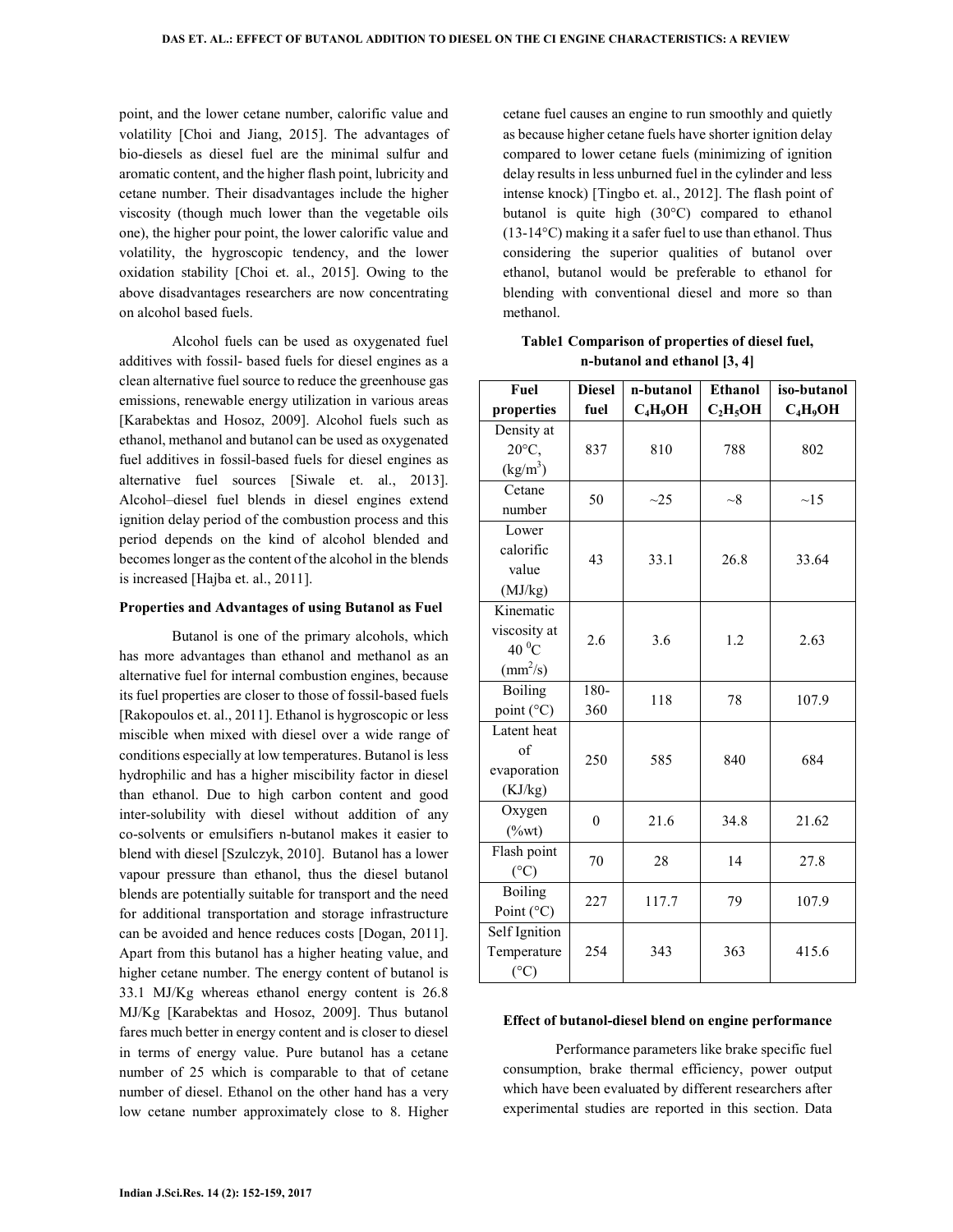points for graphs have been extracted using x-y extract and then plotted in origin.

### **Effect on brake specific fuel consumption (bsfc)**

Karabektas and Hosoz, 2009 compared thebrake specific fuel consumption for neat diesel and 5%, 10%, 15% and 20% isobutanol diesel blends. They observed that with increasing isobutanol caused higher brake specific fuel consumption compared to neat diesel. Similar results were also obtained by Rakopolous et al. who compared 8%, 16% and 24% of n-butanol diesel blends with neat diesel fuel. Zhang et al. also observed the same trend when they compared the brake specific fuel consumption of n-butanol, iso-butanol and octanol to that of neat diesel.

Increasing brake specific fuel consumption with higher butanol content can be explained by the fact that more is the butanol content lower is the energy content of the fuel and hence more amount of fuel is required to produce the same brake power. Findings of Rakopolous et al. have been shown as under.





#### **Effect on brake thermal efficiency**

Kumar et al. 2015 investigated the effects n-butanol and iso-butanol on the brake thermal efficiency of a four stroke direct injection diesel engine and compared it to that of neat diesel fuel. Blends used were of 10%, 20% and 30% each of n-butanol and iso-butanol. They observed that 20% n-butanol gave maximum brake thermal efficiency at higher loads among various blends. At partial load no significant change in brake thermal efficiency was observed for both the blends, but at higher loads n-butanol blends gave higher brake thermal efficiency than iso-butanol blends. This may be attributed to the higher cetane number and density of n-butanol. Chen et al. 2013 investigated the effect of 20%, 30% and 40% n-butanol addition to diesel and compared it to that of neat diesel fuel case on a passenger car diesel engine. They observed that butanoldiesel blends showed higher brake thermal efficiency thanneat diesel. The higher the percentage of butanol in the blend more is the brake thermal efficiency. Thismay be attributed to the enhanced oxygen content and higherlaminar flame speed of the butanoldiesel blends.

Balamurugan and Nalini, 2014 studied the impact of various alcohol blends (propanol and butanol) on diesel engine performance and compared it to that of neat diesel fuel. Test fuels used were 4% & 8% each of propanol and n-butanol diesel blends and 100% neat diesel. They observed that at low and medium loads brake thermal efficiency for alcohol blends was nearly similar to that of neat diesel. But at higher loads alcohol blends showed higher brake thermal efficiency than diesel. When butanol and propanol are compared butanol showed higher efficiency. Higher brake thermal efficiency can be attributed to the fact that mixing of alcohol with diesel reduced density and cetane number of blended fuels, which in turn improved the spray characteristics and prolonged ignition delay.



# **Figure 2: Variation of brake thermal efficiency for various butanol and iso-butanol blends.**

#### **Effect on Exhaust gas temperature (EGT)**

Yusri et al. 2015 used 10% blend of n-butanol with diesel and tested it in a 4-cylinder, 4-stroke common rail direct injection CI engine at two different engine speeds of 1000 and 2500 rpm. He observed that addition of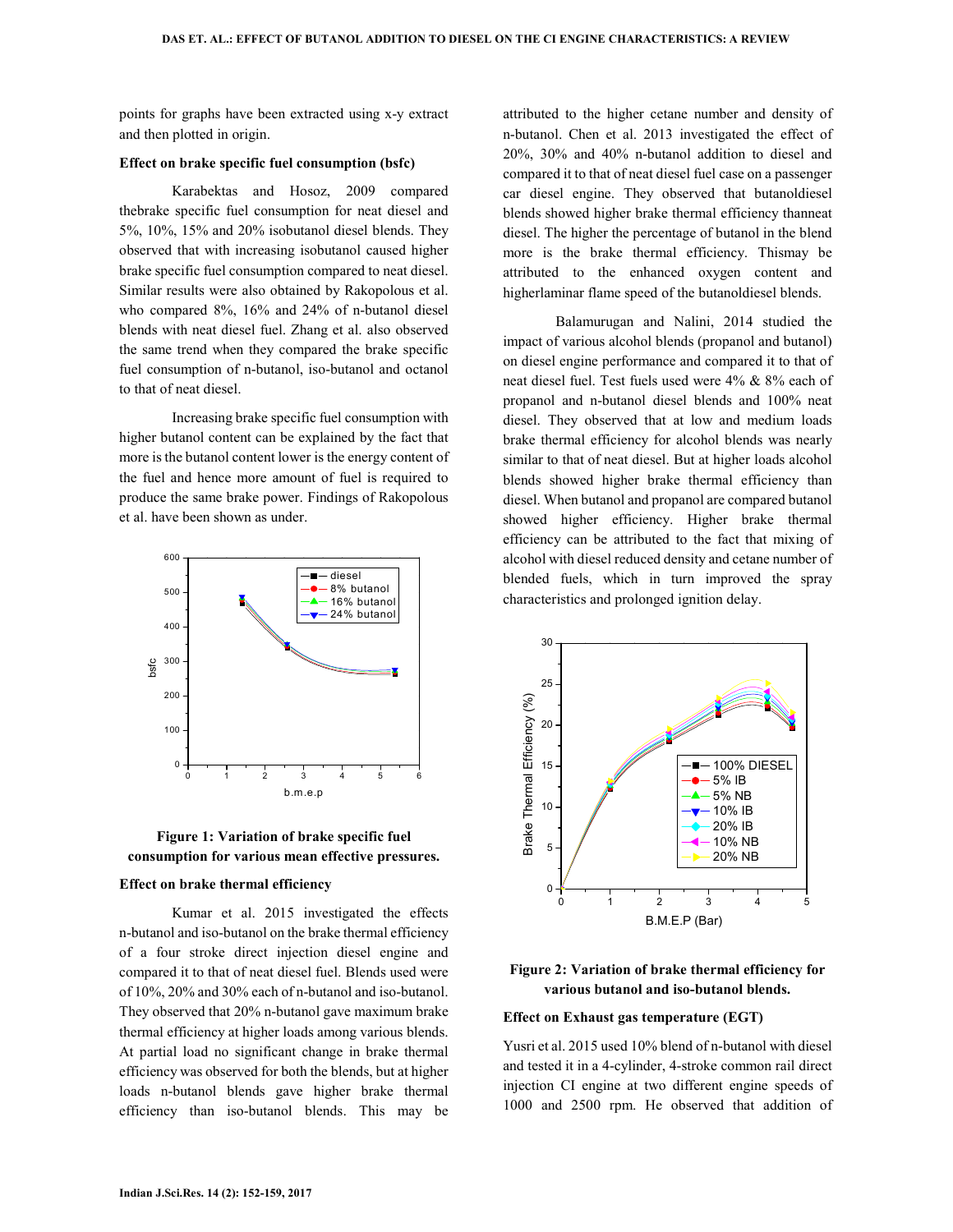n-butanol resulted in lowering of exhaust temperature by 7.5% and 5.2% at engine speeds 1000rpm and 2500 rpm respectively compared to diesel. Al-Hasan and Momany, 2008 investigated the effect of iso-butanol addition to diesel fuel on a single cylinder four stroke CI engine. They observed that with increasing butanol content exhaust gas temperature decreases and the lowest exhaust gas temperature was observed for 40% butanol diesel blend. Dogan, 2011 evaluated the influence of n-butanol/diesel fuel blends using five-test fuels of 5%, 10%, 15% and 20% n-butanol diesel blends and neat diesel fuel in a single cylinder, four stroke naturally aspirated DI high speed diesel engine. They observed that n-butanol/diesel fuel blends gave lower exhaust gas temperature compared to neat diesel. Decreasing exhaust gas temperature with increasing butanol content can be attributed to the low energy content and higher latent heat of evaporation of the n-butanol/diesel fuel blends which lowers the temperature in the combustion chamber.



**Figure 3: Effect on exhaust gas temperature for different butanol blends at various engine Speeds.** 

# **Effect of Butanol addition to diesel on Exhaust Emissions**

The effect of butanol addition to mineral diesel on the pollutants emissions will be briefly discussed in the following section.

### **Effect on CO emission**



### **Figure 4: Variation of CO emission for various butanol blends with brake power.**

Swamy et al., 2009 observed that with increasing load CO emissions increases. Also as the butanol content in the blend increases the CO emissions decreases. Yao et al., 2010 observed a similar trend. They tested four butanol diesel blends containing 0%, 5%, 10% and 15% n-butanol. But the reduction effect of CO was found to be less prominent as butanol content was increased beyond 5%. Decreasing CO emission with increasing butanol content can be attributed to the fact that butanol being an oxygenated fuel oxidizes CO into CO<sub>2</sub> and hence reduces its emission.

A contrasting trend was observed by Wu et al., 2014 who found that CO emission increased with addition of n-butanol at low loads but at higher loads CO emission for blends and pure diesel were nearly the same. At low loads due to lower in-cylinder temperature, quenching layer gets enlarged and hence CO emission increases

### **Effect on NOX emission**

Chen et al., 2012 observed that at high load conditions due to an increase in mean in-cylinder temperature  $NO<sub>X</sub>$  emission increased for butanol diesel blends compared to neat diesel. However at low load conditions higher butanol content could decrease  $NO<sub>x</sub>$ emission. Sahin et. al. observed decrease in  $NO<sub>x</sub>$ emission at 2% butanol content whereas for 4 and 6% butanol content higher  $NO<sub>X</sub>$  emission compared to diesel fuel was observed.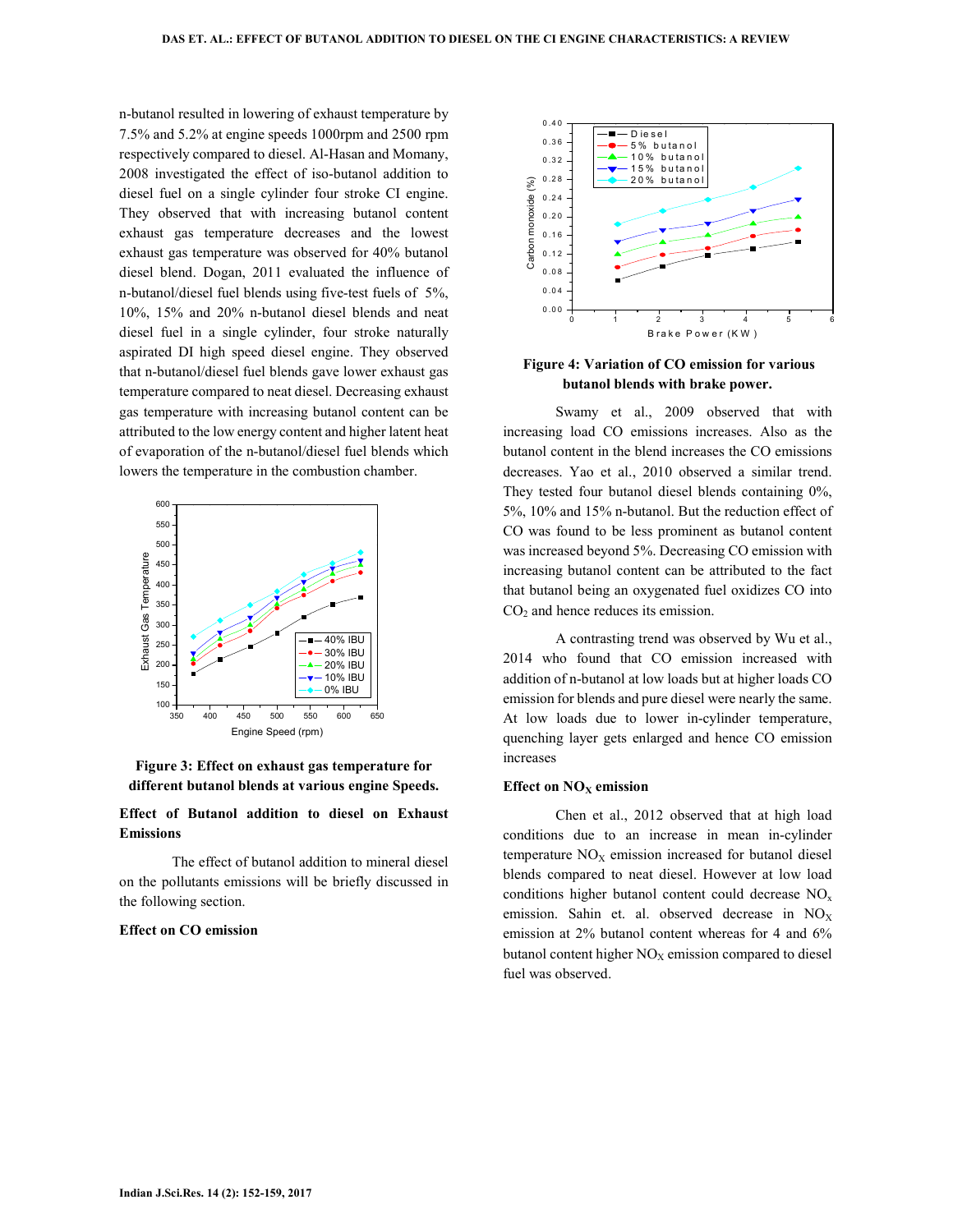



Tingbo et al., 2012 observed a decrease in  $NO<sub>X</sub>$ emission with increasing butanol percentage. Decreasing  $NO<sub>X</sub>$  emission may be attributed to the higher heat of evaporation of leading to lower in-cylinder temperature and shortened burning duration. Whereas increased  $NO<sub>X</sub>$ emission can be explained by the fact that addition of oxygen makes the overall mixture leaner and increases excess air coefficient.

### **Effect on Hydrocarbon emission**









Choi et al., 2015 observed that at 10% butanol content hydrocarbon emission was found to be lower than pure diesel due to increased combustion temperature. However higher butanol content containing 20% butanol in the blend showed higher hydrocarbon emission than neat diesel at low load engine conditions. An interesting trend was observed by Siwale et al., 2013. They reported that at 1500 rpm with increasing butanol content hydrocarbon emission increases. But at 3000 rpm beyond 25% load the hydrocarbon emission is generally reduced. At low loads due to lower cetane number, lower evaporation and higher heat of evaporation of butanol blends improper fuel air mixing occurs. This leads to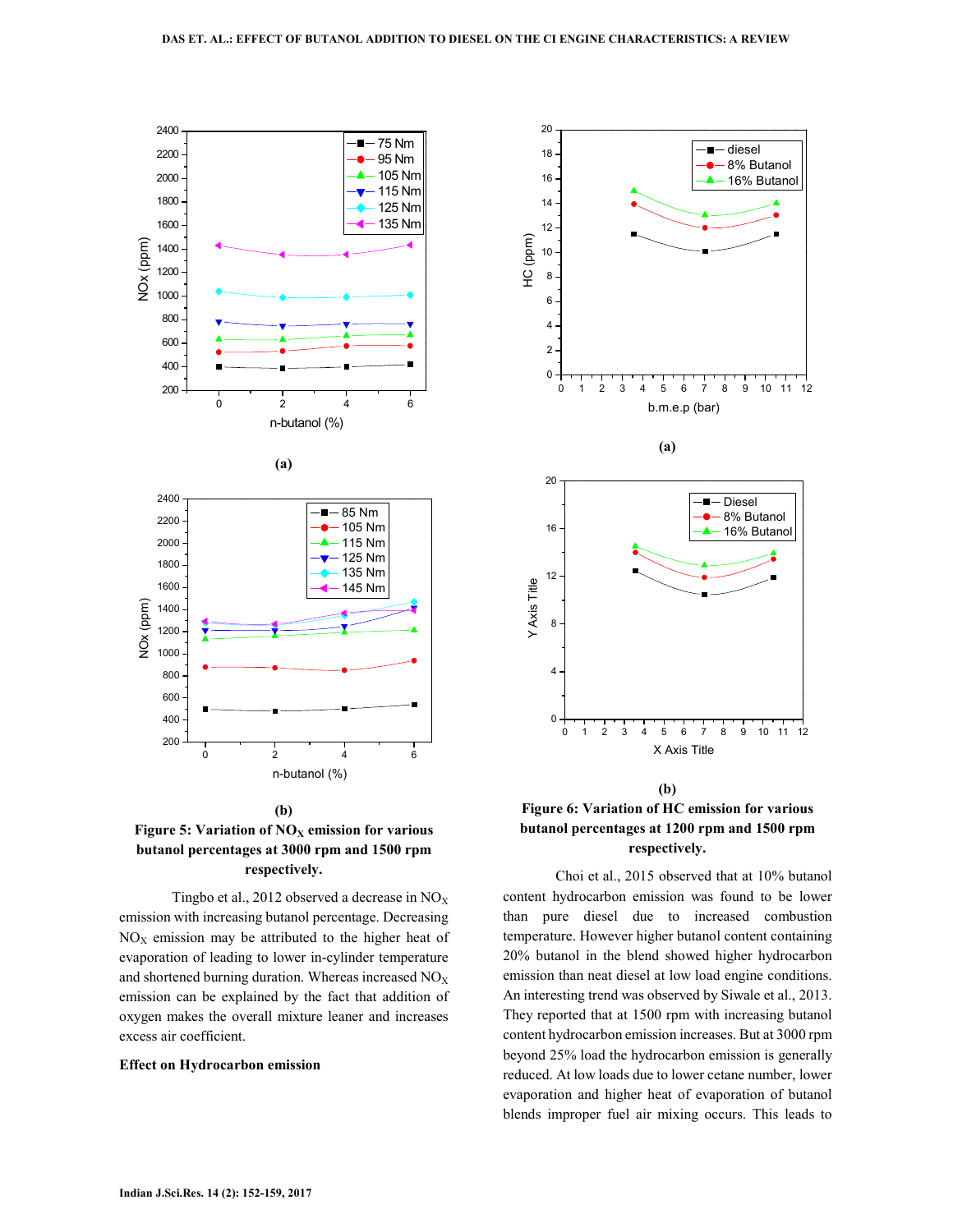formation of 'lean outer flame zone' leading to enhanced formation of hydrocarbons. Improvement in air fuel mixing as in higher loads reduces hydrocarbon emission. Rakopolous et al., 2010 observed that increase of butanol content in the blend increases hydrocarbon emissions at all load conditions

#### **Effect on Smoke emission**

Rakopolous at al., 2011 compared the smoke emissions of 5% and 10% ethanol diesel blends and the same percentages of butanol diesel blends with neat diesel. They observed that increasing percentages of either biofuel decreased the smoke emissions compared to diesel. This may be attributed to the presence of oxygen molecule in local fuel rich zones which enhances combustion and reduced smoke.

Kumar et al., 2016 compared the smoke emissions of ultra low sulfur diesel to each of 30% blend of octanol, heptanol, pentanol and isobutanol. He observed that 30%isobutanol blend showed the lowest smoke emission compared to diesel and other higher alcohols. Kumar and Sarvanan, 2015 investigated the effect of iso-butanol addition to diesel fuel on smoke emissions of a single cylinder direct-injection diesel engine. Test fuels used were four iso-butanol/diesel blends containing 10%, 20%, 30%, and 40% iso-butanol prepared on volume basis. They observed that smoke opacity decreasedasiso-butanol content increases in the blends. This may be attributed to the oxygenated nature of iso-butanol blend. The presence of oxygen in iso-butanol aids the combustion by enhancing fuel–air mixing in fuel-rich zones and also lowers chances of soot-nuclei formation during diffusion combustion period.



**Figure 7: Variation of Smoke Opacity for pure diesel and various percentages of iso-butanolblend.** 

# **CONCLUSION**

In the present study we have investigated the effect of butanol blends with diesel on the engine performance and emission of a compression ignition engine. From the above investigation it can be inferred that

 Brake specific fuel consumption increases with increase in percentage of butanol in the blend. This is mainly due to lower energy content of butanol compared to that of diesel fuel hence more consumption.

 Brake thermal efficiency increases as we increase the butanol content in the blend. This occurs due to presence of oxygen thatenhances combustion, leading to complete combustion of fuel. Lower cetane number can also be considered a significant factor for increase of brake thermal efficiency.

 Increase of butanol percentage in blend decreases soot emission. Butanol being an oxygenated fuel, oxygen atoms enter fuel rich region and consume soot precursor by formation of hydroxyl radicals. Also the higher latent heat of vaporization of butanol than diesel and higher ignition delay of prolongs combustion, resulting in reduction of soot emission.

NO<sub>x</sub> emission may increase or decrease depending on the butanol content of the fuel. Presence of low amount of butanol decreases NOx emission due to lower cetane numberand lower heating value of butanol-diesel blend, along with higher latent heat of. However increase of butanol content beyond certain percentage increases NOx emission. The oxygenated fuel enhances combustionleading to intensive premixed combustion causing an increase of NOx emission.

 CO emission will increase or decrease is still uncertain. Some authors found an increase in CO emission with increasing butanol content whereas some observed the reverse.

 Exhaust gas temperature decreases with increasing butanol content in the blend but a significant decrease was not noted in many cases. Decrease of exhaust gas temperature with increasing butanol content can be explained by the fact that due to the lower energy content of the blends the released heat is lower for the same quantity of fuel which leads to reduced EGT. The higher latent heat of evaporation of the fuel is also responsible for reduction of exhaust gas temperature.

 THC emission increases with increasing concentration of butanol in butanol diesel fuel blend. Theories given in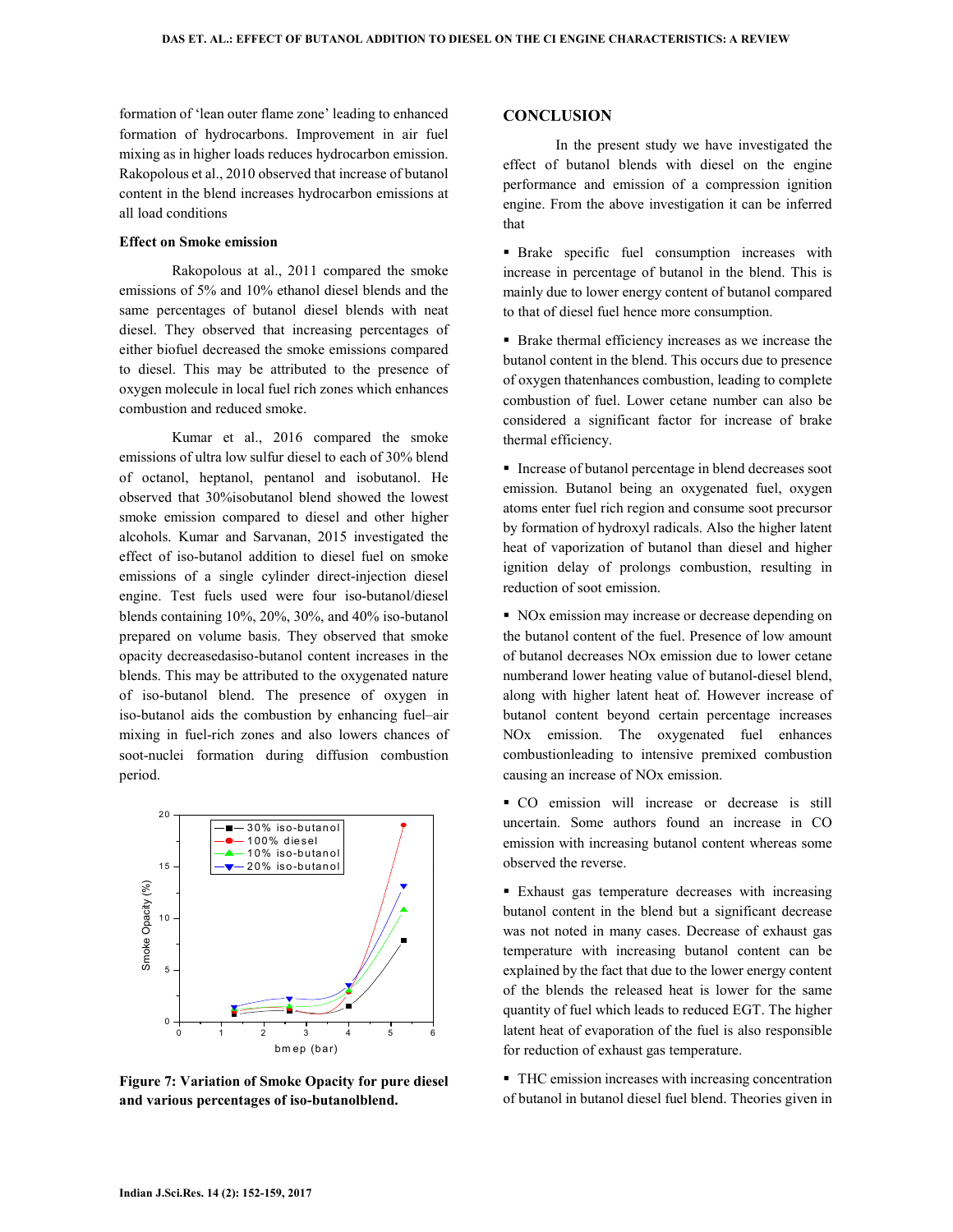favour of increasing THC emission are slower evaporation and poorer fuel–air mixing due to the higher heat of evaporation of the butanol blends.

# **REFERENCES**

- Sahin Z. and Aksu O.N., 2015. "Experimental investigation of the effects of using low ratio n-butanol/diesel fuel blends on engine performance and exhaust emissions in a turbocharged DI diesel engine," Renewable Energy, **77**:279-290.
- Zhang Z.-H. and Balasubramanian R., 2014. "Influence of butanol–diesel blends on particulate emissions of a non-road diesel engine," Fuel, **118**:130–136.
- Rakopoulos D.C., Rakopoulos C.D., Giakoumis E.G., Dimaratos A.M. and Kyritsis D.C., 2010. "Effects of butanol-diesel fuel blends on the performance and emissions of a high-speed DI diesel engine," Energy conversion and management, **51**:1989-1997.
- Rakopoulos D.C., Rakopoulos C.D., Hountalas D.T., Kakaras E.C., Giakoumis E.G. and Papagiannakis R.G., 2010. "Investigation of the performance and emissions of bus engine operating on butanol/diesel fuel blends," Fuel, **89**:2781–2790.
- Rakopoulos D.C., Rakopoulos C.D., Papagiannakis R.G. and Kyritsis D.C., 2011. "Combustion heat release analysis of ethanol or n-butanol diesel fuel blend in heavy-duty DI diesel engine," Fuel, **90**:1855–1867.
- Choi B. and Jiang X., 2015. "Individual hydrocarbons and particulate matter emission from a turbocharged CRDI diesel engine fueled with n-butanol/diesel blends," Fuel, **154**:188–195.
- Choi B., Jiang X., Kim Y.K., Jung G., Lee C., Choi I. and Song C.S., 2015. "Effect of diesel fuel blend with n-butanol on the emission of a turbocharged common rail direct injection diesel engine," Applied Energy, **146**:20–28.
- Karabektas M. and Hosoz M., 2009. 'Performance and emission characteristics of a diesel engine using isobutanol–diesel fuel blends," Renew Energy, **34**:1554–1559.
- Siwale L., Kristof L., Adam T., Bereczky A., Mbarawa M., Penninger A. and Kolesnikov A., 2013. "Combustion and emission characteristics of

n-butanol/diesel fuel blend in a turbo-charged compression ignition engine," Fuel, **107**:409–418.

- Hajba L., Eller Z., Nagy E. and Hancsok J., 2011. "Properties of diesel-alcohol blends. Hungarian Journal of Industrial Chemistry," VESZPREM. **39**(3):349-352.
- Szulczyk K.R., 2010. "Which is a better transportation fuel- butanol or ethanol? International Journal of Energy and Environment," **1**(1).
- Dogan O., 2011. "The influence of n-butanol/diesel fuel blends utilization on a small diesel engine performance and emissions," Fuel, **90**:2467–2472.
- Tingbo Z., Zhiyu H., Zheng C., Biao J. and Yun L., 2012. "A Study on a Passenger Car Diesel Engine Fueled with Butanol-Diesel Blend under Typical Operating Condition," Applied Mechanics and Materials, **190-191**:1345-1350 © (2012) Trans Tech Publications, Switzerland.
- Zhang T., Munch K. and Denbratt I., 2015. "An experimental study on the use of butanol or octanol blends in a heavy duty diesel engine,"SAE Int. J. Fuels Lubr., **8**(3).
- Kumar V., Gupta D., Siddiquee M.W.N., Nagpal A. and Kumar N., 2015. "Performance and Emission Characteristics of n-Butanol and Iso-Butanol Diesel Blend Comparison," SAE Technical Paper 2015-01-2819, 2015, doi:10.4271/2015-01-2819.
- Chen Z., Liu J., Han Z., Du B., Liu Y. and Lee C., 2013. "Study on performance and emissions of a passenger-car diesel engine fueled with butanol-diesel blends," Energy, **55**:638-646.
- Balamurugan T. and Nalini R., 2014. "Experimental investigation on performance, combustion and emission characteristics of four stroke diesel engine using diesel blended with alcohol as fuel," Energy, **78**:356-363.
- Yusri M., Mamat R., Ali O. M., Aziz A., Akasyah M. K., Kamarulzaman M. K., Ihsan C. K., Mahmadul H. M. and Rosdi S. M., 2015. "Combustion and emissions characteristics of a compression ignition engine fueled with n-butanol blends," 3rd International Conference of Mechanical Engineering Research (ICMER 2015).